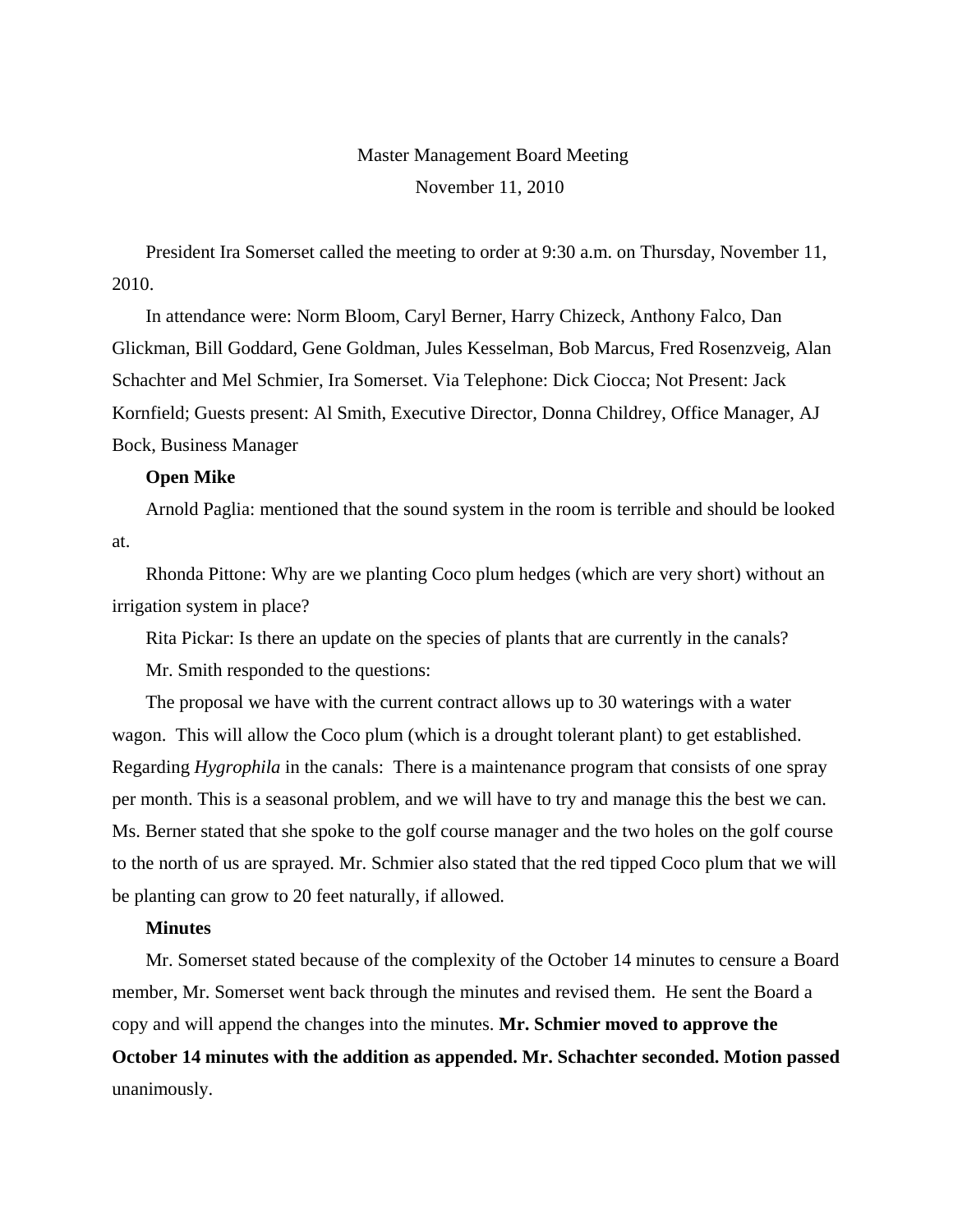Mr. Somerset stated that Mr. Kornfield had submitted changes to the minutes from the October 28 Special BOD meeting. Mr. Somerset read the following paragraph, and the changes/additions are noted in italics:

Mr. Kornfield stated that he wanted to speak to the budget motion. Mr. Somerset stated that the discussion was yesterday, we just had discussion and a vote. He asked the Board if there was any further discussion and there was none. *Mr. Kornfield stated that he did not hear that, that he had his hand raised before and that he will have to publish his comments.* Mr. Somerset stated he can ask his questions as long as it does not pertain to specific line items. Mr. Somerset also stated that Mr. Kornfield's threat to publish his comments when he does not get his way is *abhorrent. Mr. Kornfield indicated unit owners should have someone who speaks directly for them.*

Mr. Kornfield stated that there is a fundamental error *in arithmetic* in the budget, which puts the budget in question. The cable television line item calculation is incorrect. Mr. Marcus re-checked the number and clarified that the number *was correct*.

# **Mr. Schmier moved to adopt the minutes of the October 28 meeting as corrected. Mr. Schachter seconded. Motion passed 13:0 (Ms. Berner abstained).**

# **Financial Report – Mr. Bloom**

The CVE Master Management Financial Report prepared by Ms. Childrey was distributed to all Board members and discussed in detail. For the month of October 2010, the Total Income was \$899,508; Total Expenses were \$539,832; Net Income was \$359,676. YTD Total Income is \$9,000,410. Total Expenses are \$7,647,949; Net Income is \$1,352,461. Cash on Hand is \$2,136,602; Total Assets are \$2,948,725; Total Liabilities are \$1,080,725 and Total Equity is \$1,868,000; Prepaid Dollars are \$295,365.

Overdue accounts receivable from unit owners is \$458,033 representing 459 unit owners. Mr. Glickman asked about the bad debt of \$192,808.83. Ms. Childrey explained that this number is a placeholder where the funds are put to match Seacrest's books. We have taken a write-off, but Seacrest has not because they need to write off the monies against specific accounts. A meeting is scheduled with them next week to discuss this process.

Mr. Somerset stated that Mr. Murphy has, since the first of 2010, presided over 19 closings and he has collected \$34,202.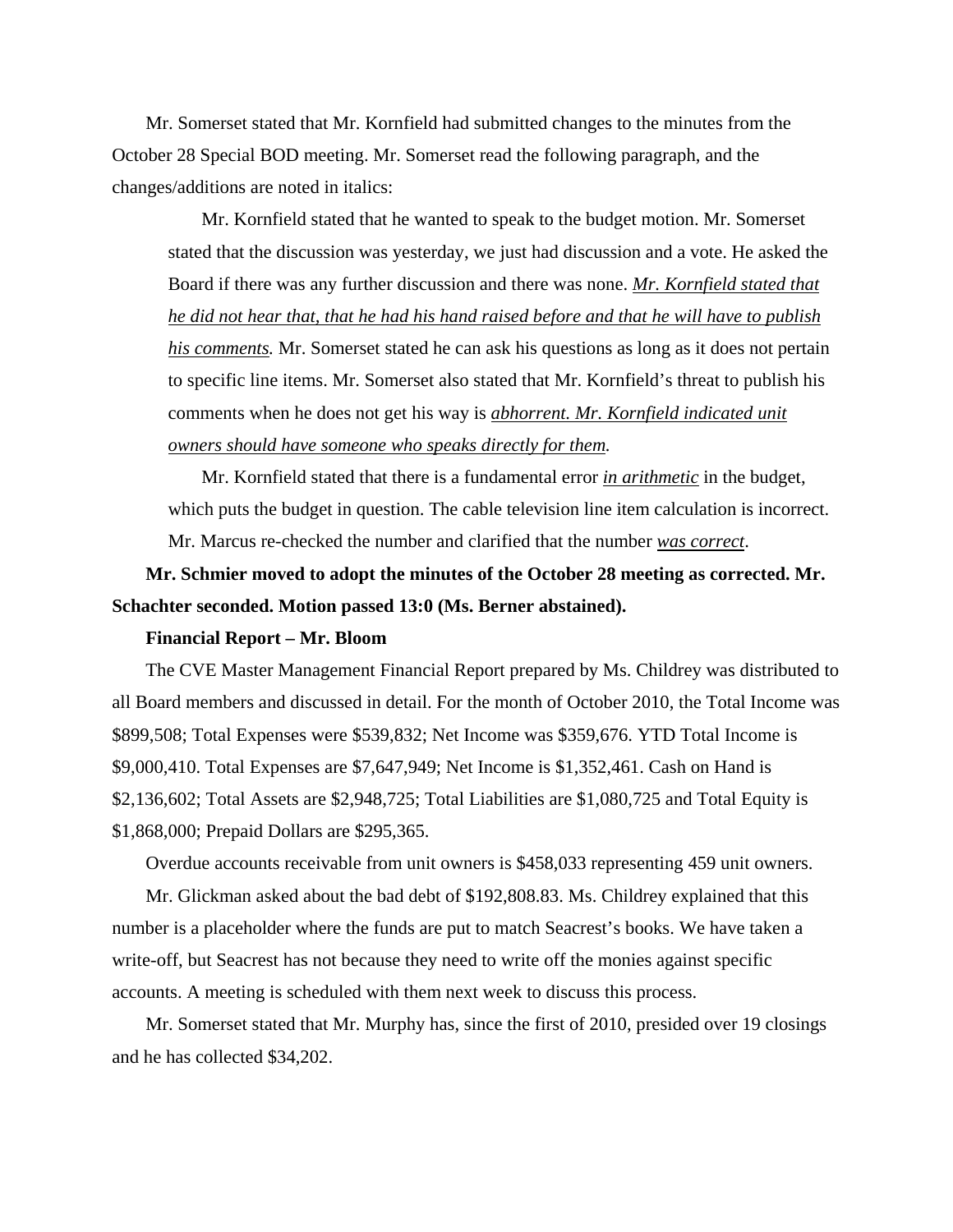# **Mr. Goddard moved to accept the Treasurer's Report, Mr. Schachter seconded. Motion passed 13:0; Ms. Berner abstained.**

## **President's Report – Mr. Somerset**

Mr. Somerset thanked the staff for their work and thanked Dan Glickman for filling in over the summer.

Luella has taken a leave of absence and been replaced by Sharon McLear.

Mr. Somerset read an e-mail and letter from Mr. Kornfield resigning from the MM Board of Directors. Mr. Somerset thanked Mr. Kornfield for his service to Master Management and Century Village.

Mr. Somerset mentioned that people often say that the Board of MM does not listen, we all live in Century Village, we hear and see what is said and being done, we go to meetings and social events and we hear from residents. When MM makes decisions that are not what the individual proposed, or would like, MM is accused of not listening. We make our judgments independently and there are always some that are not happy with that. As far as Board meetings and discussions, some people say that MM meetings are contentious, unorganized and unruly. We come with no pre-determined agenda and no predetermined actions. We come here and discuss the issues, shaping and polishing our decisions.

Funding for the new irrigation system will add \$13.00 to the coupon for next year. However, through hard work we have reduced other costs by approximately \$4.00. Last year, the coupon included \$1.50 increase for Comcast; since we are not collecting that money next year, we have reduced the coupon by that \$1.50. Because we did not pay the \$1.50 to Comcast this year, we are crediting that \$1.50 back to each unit, a reduction of \$3.00. We reduced security hours and will keep the 5/6 bus combined, reducing the budget by another \$1.28, for a net *increase* of \$9.00 for the 2011 coupon.

At yesterday's Area Chair Meeting, it was mentioned that two channels were taken away, but today they were back on. We have consulted with several experts and attorneys to get consultation on the Comcast issue. Every time we have tried to deal with Comcast, they would stall us. This is a contractual issue. We were told that it would be difficult to fight Comcast if we were to go to court, as well that we have a very good contract with Comcast. We have sent the last draft of the agreement to Comcast this week and are waiting their response which should be received in 10 days.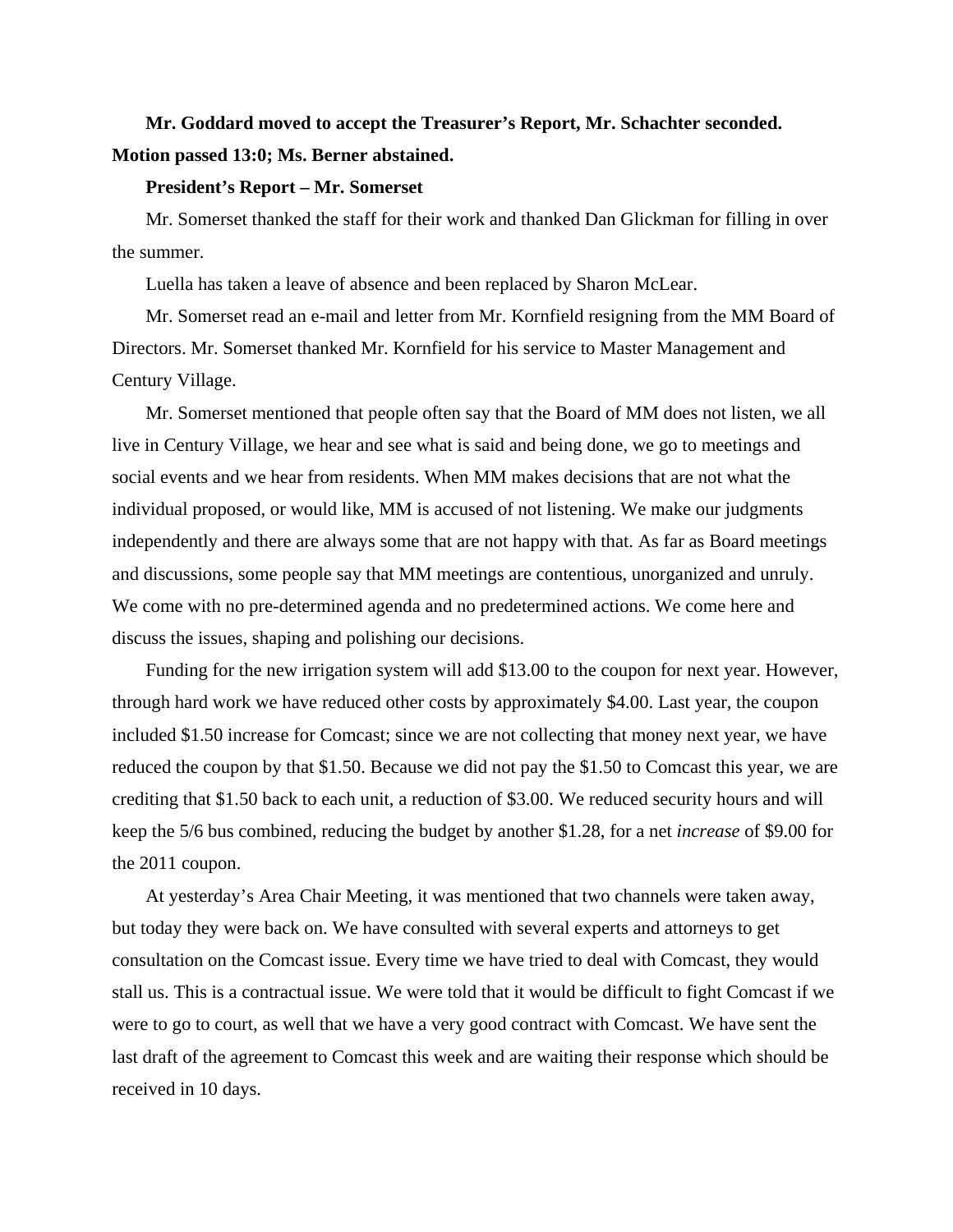Mr. Bloom stated that although he hardly agreed with Mr. Kornfield, he did admire his tenacity and because of his resignation, he hopes that this will not cause Board members to avoid being on the opposition even if they are the only one.

Ms. Berner asked that the Comcast Committee meet so they can begin to look at alternatives in case this does not go well. Dick Ciocca stated that the Committee did speak about that but it is very premature to do so at this time.

#### **Executive Director's Report – Mr. Smith**

Perimeter Hedge review is underway, and the comments from the City will be picked up tomorrow.

Mr. Falco has been working with the banks regarding the financing of the irrigation project. We have six banks that are interested in working with us.

Ms. Berner stated that if we were to go with what the City landscaper suggests, it would be half the cost. She also stated that some of the procedures we do on this Board are incorrect according to Robert's Rules.

Mr. Smith stated that he has not seen the City landscapes findings yet. The contract we have with Landscapes of Distinction makes them fully responsible for the permitting process.

Mr. Schmier: Was the amount we approved \$147K?

Mr. Smith: Yes. The total for the four phases was approximately \$200K but we only have funding for the first three phases which is a total of \$147K.

Ms. Berner: If we change to half ficus/half cocoa plums, as the City landscaper is suggesting, how do we change the bid?

Mr. Smith: If the city required us to do that, we would have to re-bid the project.

Mr. Glickman made a point of order stating that we have already discussed perimeter hedges when the motion was made, and we should not be discussing this now. Mr. Somerset stated that he will let Ms. Berner continue with the discussion. **Mr. Glickman appealed the ruling of the Chair; Mr. Schmier seconded. After discussion and vote by a show of hands, the ruling of the Chair was not sustained.** 

# **Business Manager's Report – Mr. Bock**

Reef Electric Inc.: Tilford V Code Enforcement Violation sprinkler pump violation has been corrected.

Arqbuilt Inc.: CVEMM interior wall permit issued and wall is now under construction.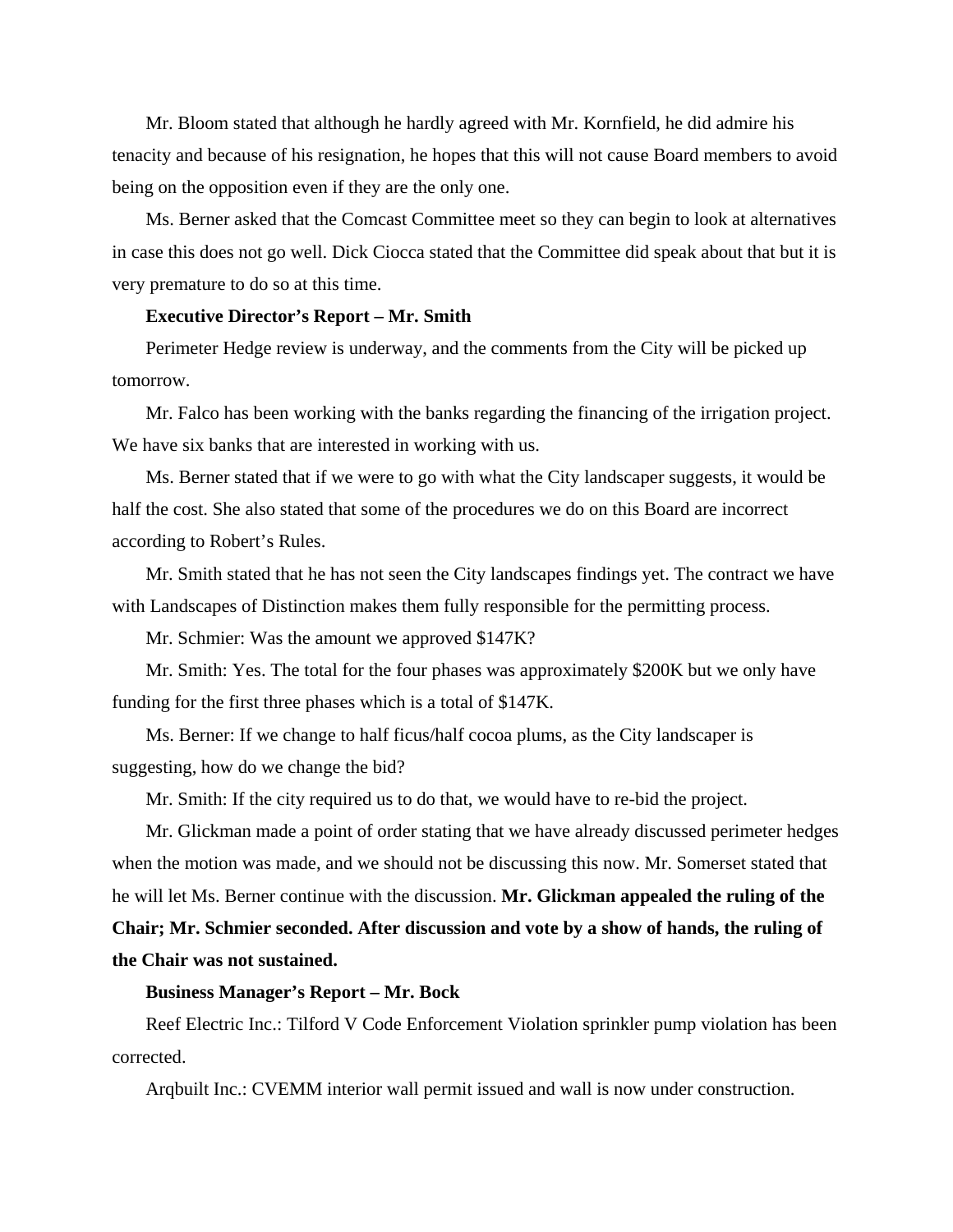Florida Arborist Inc.: Phase two of CVEMM contract completed for tree trimming. Signsations Inc.: Main Gate entrance sign completed and was installed 10/2.

Code Enforcement: 1) Violation to trim trees and bushes along Powerline Road behind the Activity Center: Work was completed on 10/19 and approved by Code Enforcement on 11/4. 2) Violation for Perimeter hedge along Deer Run private homes. The maximum hedge height by code is six feet. We challenged the violation and requested a formal interpretation. An e-mail interpretation from the Director of Planning, Jerry Ferguson, was received and stated that when a single family lot abuts a multi-family lot, either the single family lot or the multi-family lot may have an eight-foot hedge. Therefore, where Century Village abuts the single family homes of Deer Run, the hedge may be eight feet in height.

Priority 1 Inc.: The outside fire sprinkler valve is leaking. They have ordered a new valve and alarm bell on 10/21 and will schedule repairs.

CVEMM: Distributed copies of the traffic study to BOD members for their information. The Board had a brief discussion on the cost of the traffic study and compliance.

Mr. Goddard and the Board complemented Mr. Bock on the tenacity he used in the Perimeter Hedge violation.

Mr. Marcus: What is the status on the bench/pad project? I worked on an inventory of the benches last spring.

Mr. Bock: We now have a detailed list of all 139 bus stops and 49 bus benches/pads in CVE. We will continue to go through the Village next year and replace approximately 40 additional benches/pads.

Mr. Goddard: Many of the bus stops are white and the writing on them has faded. Can anything be done about this?

Mr. Bock: Yes, we ordered new decals and are replacing them when we can.

Ms. Berner showed the Board a copy of the Recreation Meeting Agenda and asked Mr. Bock for a copy of what he does for the month so that she can keep track when items are completed.

Mr. Bock stated that his "to-do" list changes daily.

Ms. Berner asked if the CV signs, which are in blue and located on either side of the gatehouse, are going to be changed to match the new green sign?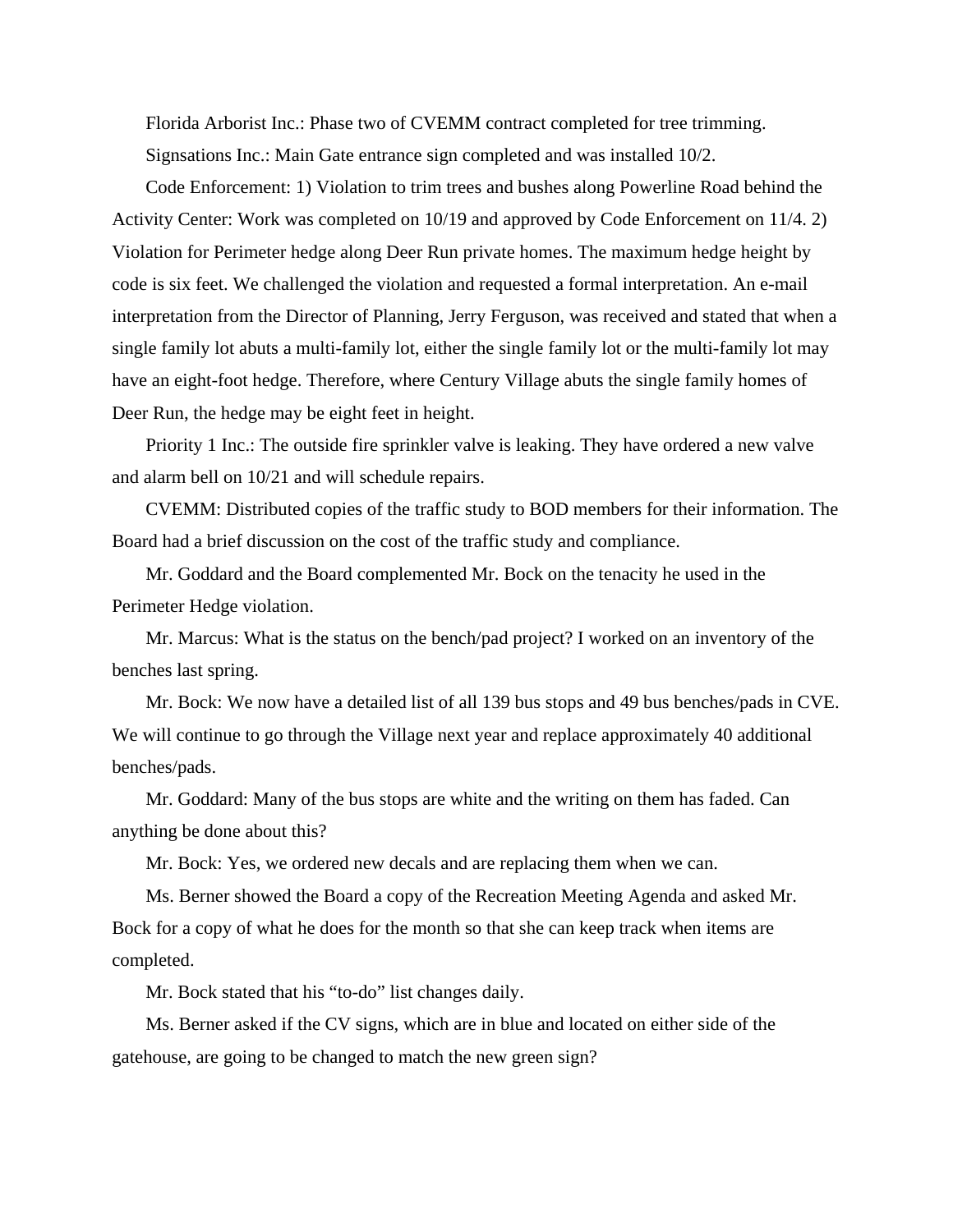Mr. Bock: There are many renovations planned for the front of the Gatehouse, including painting, electrical, etc.

Ms. Berner: There are two signs that say "Do Not Enter" when exiting the Main Gate. When were those signs put there?

Mr. Bock: We did not install them. I believe the signs were installed by the City.

Mr. Bloom: Are we looking at putting seasonal lights at the Front Entrance?

Mr. Bock replied that we cannot do anything until we get electricity installed.

#### **Old Business**

None

#### **New Business**

**Ms. Berner moved that, whereas the State of Florida permits a corporation to hold meetings with members of the Board via telephone, please understand that this is a permissive statute, not a mandatory statute; therefore until such time as the by-laws of our corporation are amended to reflect that Master Management allows for meetings via telephone conferencing, all motions passed without a quorum physically present and motions passed without a majority of the physically-present members, all decisions are null and void by law. Therefore, I move that our bylaws be amended to include for teleconferencing. Mr. Bloom seconded.** Ms. Berner then read a passage from Robert's Rules of Order. Mr. Somerset asked Ms. Berner to table this motion until a discussion is had with our attorney. Ms. Berner agreed. Mr. Goddard suggested a Committee be formed to investigate this issue and Ms. Berner be the Chair of that Committee.

# **Members' Comments**

Mr. Glickman: The vegetation that is in the lakes is called *Hygrophila*; the subject of a newspaper report that Mr. Kesselman distributed to us is *Hydrilla* which is different from what we have.

Mr. Glickman: Mr. Bock reported that Florida Arbor completed phase two; is there a phase three? Al Smith stated "No." What was the cost for phases one and two? Approximately \$24,000.

Mr. Schmier mentioned that there needs to be some kind of traffic control in the Village other than what we currently have. Whether we do it with BSO or some alternative means, we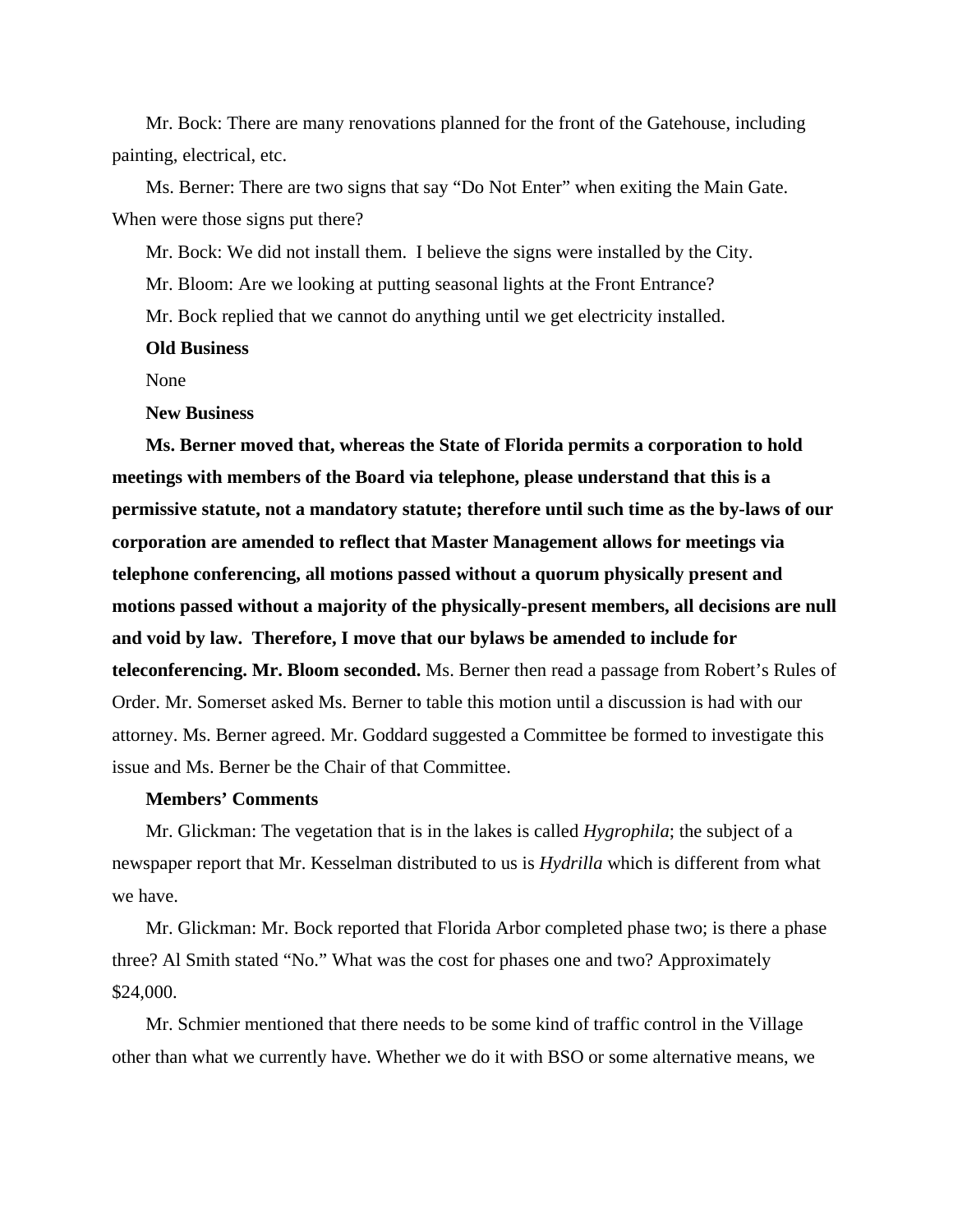need to stop the speeding, stop at stop signs and stop at crosswalks when people are in them, but we need to do something.

Mr. Chizeck: Perhaps we need to put in speed bumps in front of the stop signs for people to slow up when approaching the signs.

Mr. Falco agreed that it would be a very good idea to put in speed humps throughout the Village. He thanked whoever was responsible for the art in the Activity Center.

Mr. Goddard also agreed with putting in speed humps/bumps or raising the intersections throughout the Village.

Mr. Rosenzveig agreed with putting in speed humps in the Village. Mr. Rosenzveig spoke regarding Mr. Kornfield's resignation. When Mr. Kornfield objected to the budget, he was objecting over a miscalculation of \$.003 cents that the budget was off.

Mr. Goldman: Last year a resident spoke about the difference between speed humps and speed bumps; the bumps were the problem. In the Cove area, the City is using speed humps. The speed humps might be the best way to go.

Mr. Schachter: Unless you put the humps across both sides of the road, which will cost twice as much, people will go around them; and they will not work.

Mr. Kesselman recently received a complaint about the hedges on the East Drive blocking the view of oncoming traffic. As a result, he asked Commissioner Popelsky to investigate the situation, and the hedges were removed by the City.

Mr. Marcus: We were originally against the speed humps/speed bumps because of the fire department/ambulances so we should have a discussion with them to find out what is and what isn't acceptable.

Mr. Somerset stated that if the Board wants Mr. Smith to go in that direction, he will determine what is best for the Village.

Mr. Bloom: Why didn't some of the MM Board Members put in their nomination to run for the Board?

Mr. Somerset stated that there was not sufficient notice for the Board members to put their name in advance, but they can be nominated from the floor at the COOCVE BOD meeting on Tuesday, November 16.

Mr. Ciocca was thankful for the opportunity to join the Committee via telephone conferencing and hopes that we do not make any foolish changes. Also, as Chair of the Insurance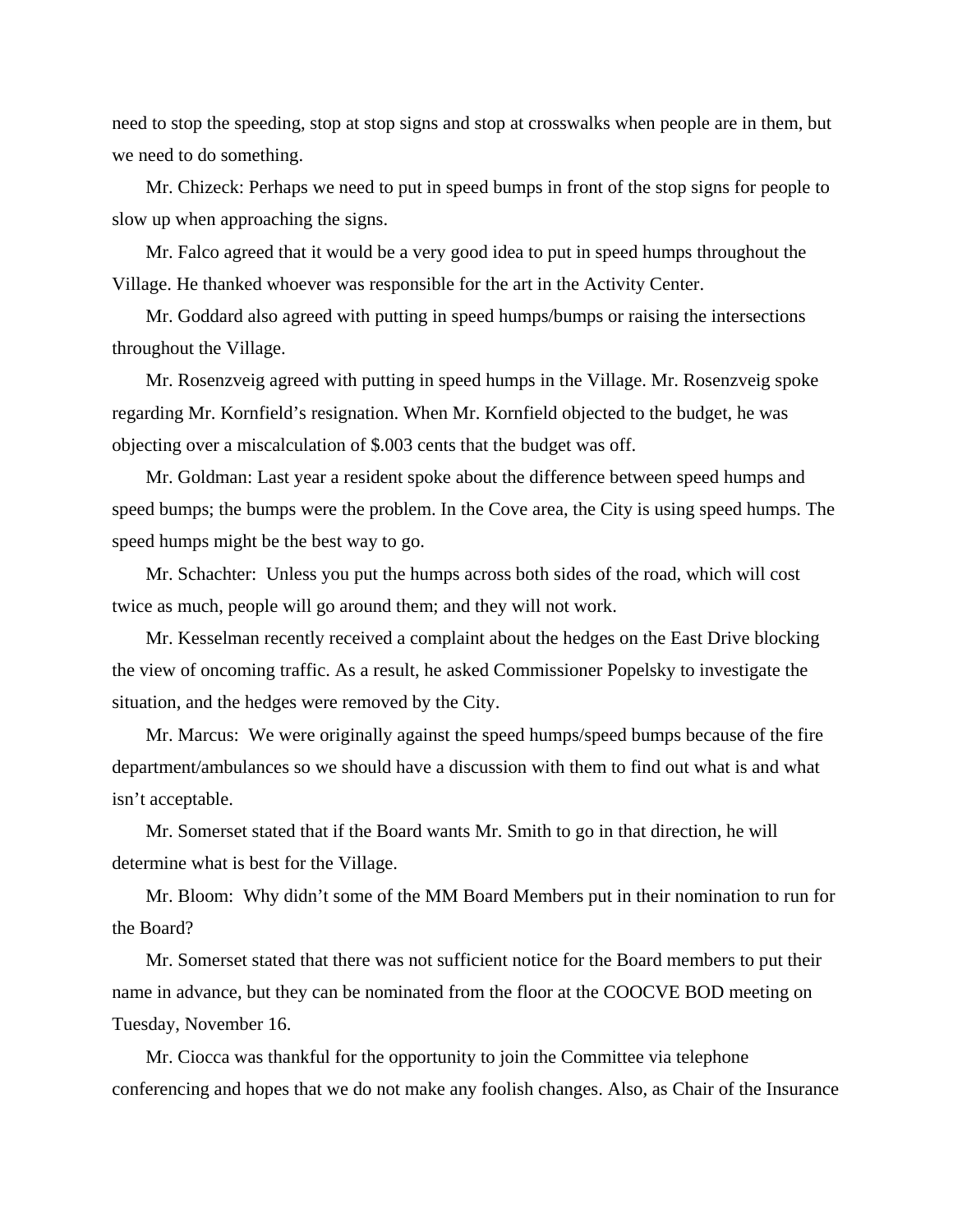Committee, at Tuesday's COOCVE BOD meeting, we will be making an announcement about the preferred carrier for insurance and would like MM to help disseminate that information.

Ms. Berner mentioned that the copies of the budget are too small to be read easily. There is something from FPL where you can either put solar panels on flat roofs to sell electricity or generate electricity, and we should look into that for the Activity Center.

## **Motion to adjourn was made at 11:38 a.m.**

Respectfully submitted,

Ira Somerset

*Addition to the Minutes of the October 14, 2010 Board Meeting (Accepted for attachment to the minutes, but not read into the record)*

========================================================

To the Master Management Board ~

At the October 14, 2010 meeting, a motion of censure was offered, followed by several amendments. In sorting out the final language, I rechecked the audio and the complete version of the motion, as passed, appears below.

**Whereas CVEMM passed a Comportment Policy for its members on April 15, 2010 (attached).** 

**Whereas a member of the BOD of Master Management, has repeatedly violated that Comportment Policy by publicly arguing against decisions made by the Board, without providing any additional facts, and particularly in other CVE bodies such as the Council of Area Chairs (most recently on Sept. 15, 2010); and has attempted to influence those bodies and the community-at-large to put pressure on MM to change decisions that have already passed;** 

**Whereas that member has publicly called into question decisions made by the CVEMM Board, CVEMM officers and fellow Board Members and Board Committees;** 

**Whereas that member has repeatedly published the following on his personal, "your cve" website, and e-mailed to members of the community-at-large (example: his blog posts and spam e-mails of Aug. 19 and Sept 14, 2010): (1) false and deceptive allegations about matters of fact and Board policy; (2) his opposition to motions passed by MM and presently being implemented; (3) his demands that the**